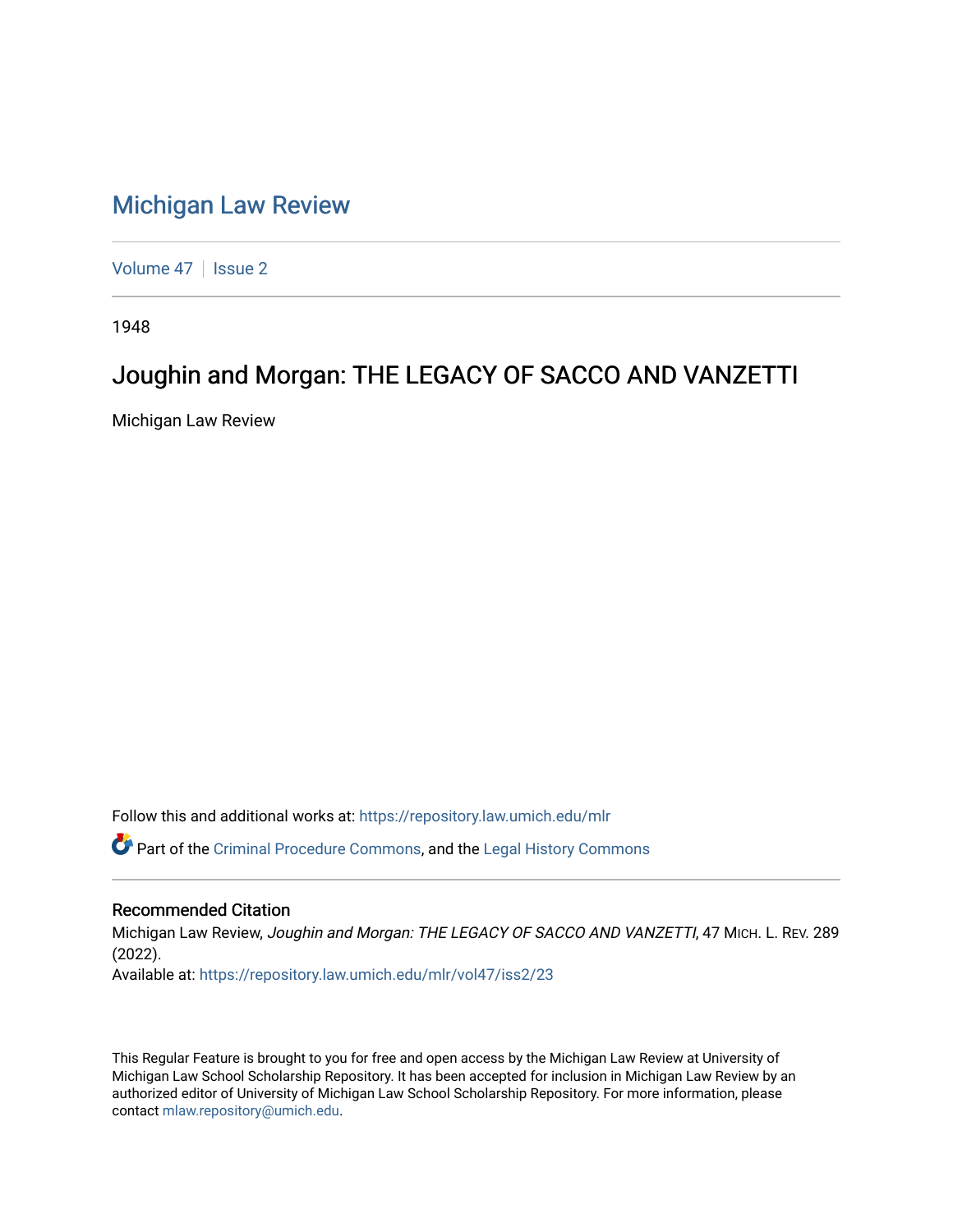## THE LEGACY OF SACCO AND VANZETTI. By *G. Louis Joughin* and *Edmund M*. *Morgan.* New York: Harcourt, Brace and Co. 1948. Pp. v, 598. \$6.

More than twenty years have passed since the trial and execution of the two Italian anarchists, Sacco and Vanzetti. Now that the controversy over whether they were guilty or innocent of the murder for which they were electrocuted has subsided, the authors attempt to evaluate the case in terms of its impact upon American law, society and literature. The painstaking research that went into the work is apparent in the scholarly documentation. Professor Edmund Morgan of Harvard Law School, well-known and respected as an expert on evidence, deals with the legal aspects. It is his belief that the trial was unfair although all the legal forms were observed, and that the resulting legacy to law and society was one of bitterness and doubt. To uphold his argument he presents the legal record in detail against its socio-historical background. The ineptness of the defense lawyers, hostility of the trial judge and the prevailing prejudice of the